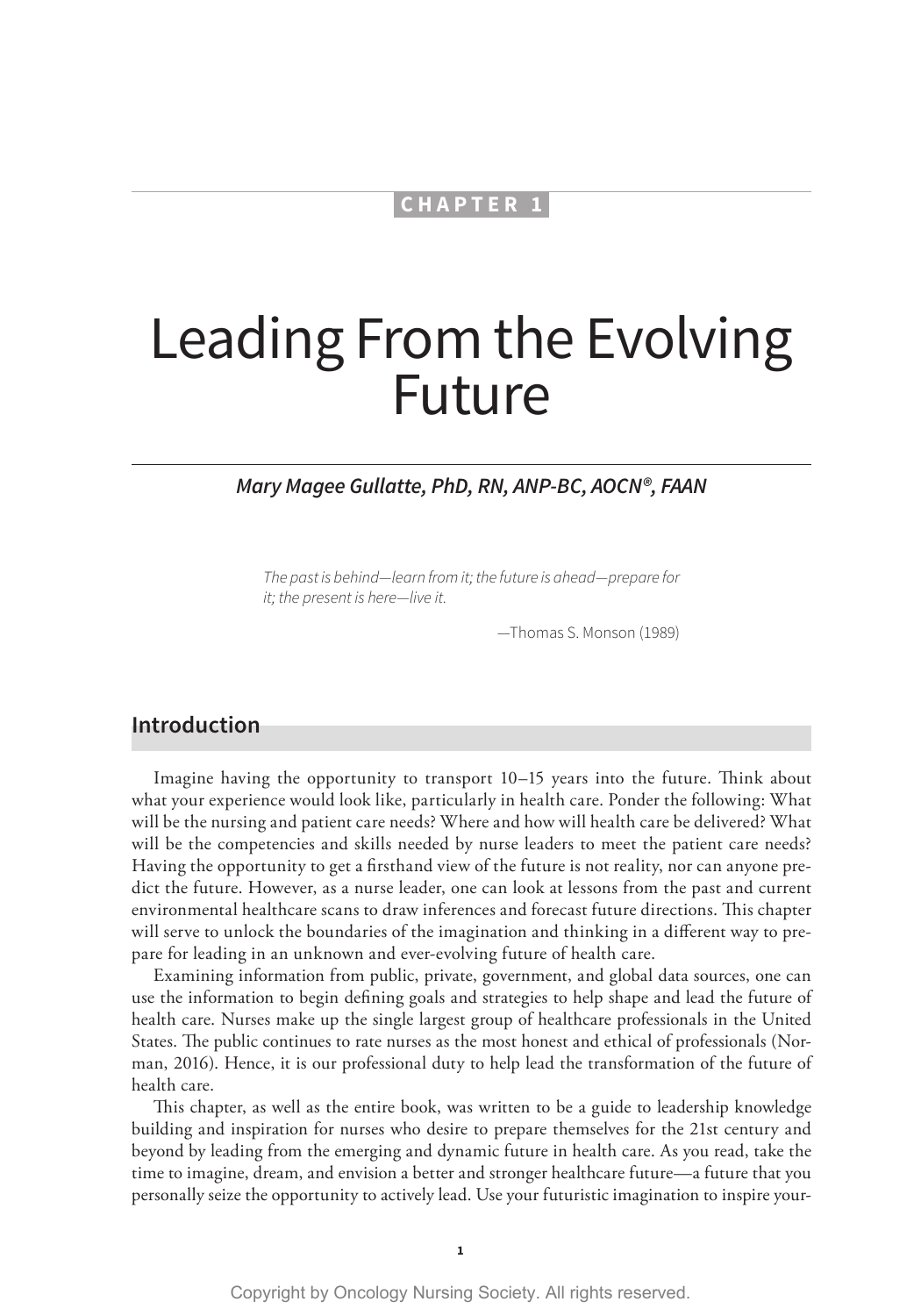self and empower others to a new level of leadership. Think and imagine what can be. The power of positive and possibility thinking will help you achieve your desired outcomes. Futuristic leaders expect positive outcomes and are confident in their ability to engage themselves and others in a shared vision to make it so (Feather, 2004).

# **Leading Change, Advancing Health**

In 2010, the Institute of Medicine (IOM, now called the Health and Medicine Division of the National Academies of Sciences, Engineering, and Medicine) published *The Future of Nursing: Leading Change, Advancing Health*. The IOM committee formulated four key strategic messages:

- Nurses should practice to the full extent of their education and training.
- Nurses should achieve higher levels of education and training through an improved education system that promotes seamless academic progression.
- Nurses should be full partners, with physicians and other health professionals, in redesigning health care in the United States.
- Effective workforce planning and policy making require better data collection and an improved information infrastructure. (IOM, 2011, p. 4)

These key messages resulted in eight recommendations. For the purposes of this chapter, the focus will be on "Recommendation 7: Prepare and enable nurses to lead change to advance health":

- Nurses, nursing education programs, and nursing associations should prepare the nursing workforce to assume leadership positions across all levels, while public, private, and governmental health care decision makers should ensure that leadership positions are available to and filled by nurses.
- Nurses should take responsibility for their personal and professional growth by continuing their education and seeking opportunities to develop and exercise their leadership skills.
- Nursing associations should provide leadership development, mentoring programs, and opportunities to lead for all their members.
- Nursing education programs should integrate leadership theory and business practices across the curriculum, including clinical practice.
- Public, private, and governmental health care decision makers at every level should include representation from nursing on boards, on executive management teams, and in other key leadership positions. (IOM, 2011, p. 14)

This recommendation from the IOM report focuses on nursing leadership as key to shaping the future of health care through personal development, continuous learning, and leadership. The overall outcome from strengthening leadership development results in improved patient care outcomes.

One national strategy put forth by the Nurses on Boards Coalition, a group of national nursing organizations, is a campaign to place 10,000 nurses on governing boards by 2020 (American Nurses Association, 2014). This effort is in direct response to one of the IOM recommendations to advance nursing leadership. Realization of such a vision will require nurses prepared for a different and higher level of leadership. Strength of leadership requires personal will and passion to excel at skills such as communication, negotiation, and building positive relationships.

Sanborn (2006) identified five behavioral acts of a leader: believing they can positively shape their careers; leading through relationships; leading from a mindset of collaboration versus control; gaining followers through persuasion and influence rather than coercion; and getting others to follow through a shared vision rather than fear. Are you ready to lead a healthcare future that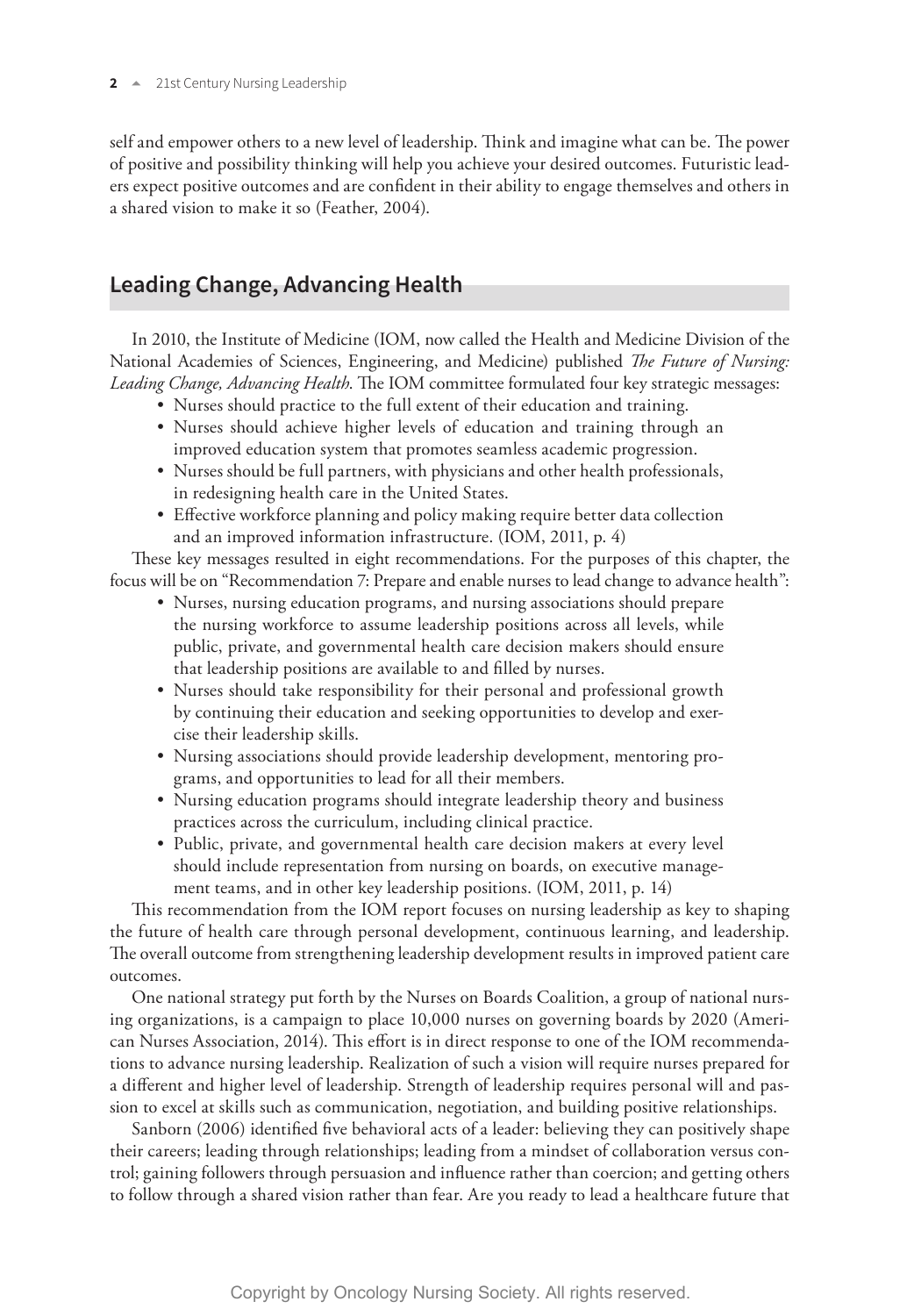is complex and constantly evolving? To lead from the future requires a belief in the future and a vision of that future that is shared by others. Think and imagine differently.

#### **The Power of Futuristic Thinking**

Chris Arkenberg (2013), a research and strategy lead at Orange Silicon Valley, wrote that future thinking is not about the future as much as it is about the present. The allure of future thinking is to be able to predict with some element of certainty that what one can forecast will happen (Arkenberg, 2013). Health care includes predictions about patient volume, quality patient care outcomes, revenue, expenses, staffing, and other key metrics. The ability to interpret data sources from past and present sources is necessary to make business forecasts in dynamic and diverse healthcare systems. Prospects of the future can seem daunting at times. A sense of comfort exists in the known versus the unknown.

What role does imagination play in future thinking? Hall (2013) espoused that the power of imagination is essential to prospective thought and enables the mind to view the future. The author wrote that exemplars of an *imagine–think* cycle are brainstorming and free thinking (Hall, 2013). This concept embodies the notion of letting one's imagination run free to imagine and dream without restrictions. What emerges from this kind of thinking is a new vision of the future.

Nurse leaders challenged with trying to stay ahead of the present may devote little time on what the long-range future will require. One example of this complexity is staffing across practice settings. Predictions assert a future shortage of nurses to meet demands across the domains of academia, research, and service. The number of nurses who will be retiring from the active workforce in practice, research, administration, and academia presents a real concern for healthcare leaders. The U.S. Department of Labor (2015) projected a 16% growth in RN employment for 2014–2024. Despite the projected growth of nurses entering the workforce, more than half of a million nurses are expected to retire over the next five to eight years (Ramachandran, 2014).

The current environmental scan includes an ever-increasing workforce shortage for both current and future demands across all sectors of practice, academia, and research and inclusive of diverse professional specialties and subspecialties. Areas of particular concern and complexity are related to increasing competition for dwindling research funds; personalized/individualized health care with increased use of targeted therapies and immunotherapies for disease management; tightening of the reimbursement belt from government and private payers; adjusting to the transition to the International Classification of Diseases, 10th Revision (ICD-10); embracing top-of-license practice; and testing new models of care for efficiency and effectiveness in achieving desired patient outcomes.

Futuristic thinking and forecasting based on past and present data are key leader strategies in planning and leading in the future healthcare environment. Therein lies the path to futuristic thinking and planning. Louis Pasteur has been credited with the quote that "chance favors the prepared mind." How does one prepare for leading from the future? The next section will review leader competencies required to lead from the emerging future.

#### **Leader Competencies for the Future**

Navigating and leading in a complex and ever-transforming and emerging healthcare future requires knowledge, talent, and skills of the nurse leader. Several chapters in this book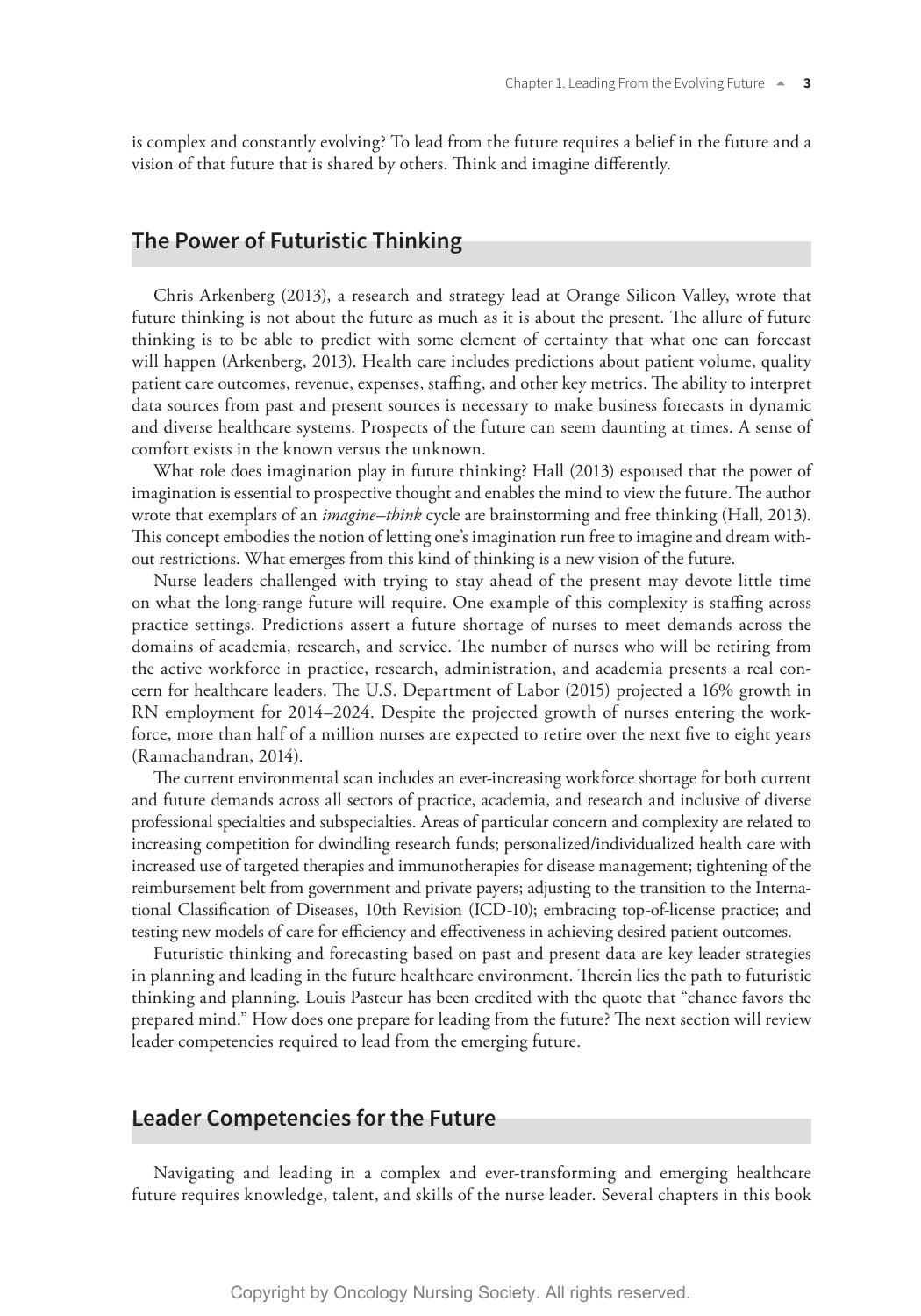address the skills and competencies required for nurse leaders to be successful in leading change and advancing health care for the 21st century. Chapter 14 explores and outlines the executive leader competencies for the healthcare future. The Oncology Nursing Society developed leadership competencies in 2012, which are available at www.ons.org/sites/default/files/ leadershipcomps.pdf. These competencies are an example of how some professional nursing associations are educating and preparing their association members for higher levels of leadership needed for the future.

The American Organization of Nurse Executives (AONE) has a number of leader competencies across various care settings and levels of leadership. The AONE competencies identify five key domains needed in all nurse leaders: communication and relationship building, knowledge of the healthcare environment, leadership, professionalism, and business skills (AONE, n.d., 2015). More information about the AONE leader competencies can be found at www.aone.org /resources/nurse-leader-competencies.shtml.

Although these competencies are referred to as executive competencies, they embody the overall competencies for nurse leaders at different levels. The depth and breadth of the competencies, as well as the level of required business acumen, are dependent on the leadership level and position of the nurse in the health system. To be a successful futuristic leader, one must have a level of mastery of the leader competencies and a vision regarding the direction of health care and one's role in leading the transformation.

An emerging theory for leader competency is that of relational coordination, which also espouses the concept of relational leadership. Gittell (2016) describes these theoretical concepts in her book *Transforming Relationships for High Performance: The Power of Relational Coordination*. At the core of coordination is communication. It is widely accepted that the simplistic forms of communication are bidirectional, two-dimensional spans, with a sender and receiver. Now and in the future, for communication to be effective and lead to successful transformational outcomes, leaders must recognize it has to be multidimensional and multidirectional. Communication does not occur in a vacuum but instead is analogous to a busy beehive, with multiple parties sending and receiving in many directions simultaneously. Similar to the work in the beehive, communication must be organized, thoughtful, and with purpose and vision.

The energizing theory of relational coordination is lending a framework to how and what constitutes the bases of successful, organized, purposeful, and visionary communication. Relational coordination is constantly engaging inter- and intraprofessional peers and colleagues across disciplines to engage in conversation to problem solve, create new directions, and forge shared decisions. The power of positive relationships should not be underestimated and is foundational to the future transformation of healthcare and organizational stability.

Relational leadership is creating an environment that is transformative in breaking down silos and barriers to strengthen the bonds of coming together for a common purpose to achieve desired organizational outcomes. Forging open and honest relationships across departments and disciplines with a shared understanding of work will support the accomplishment of strategic organizational goals fostering improved communication, which is reflective of the high-performing organizations needed for a healthy and sustainable healthcare future.

#### **Professional Leader Development**

To become a futuristic and visionary nurse leader, nurses need a level of academic preparation, experience, vision, talent, and a willingness to take risks. To start personal development as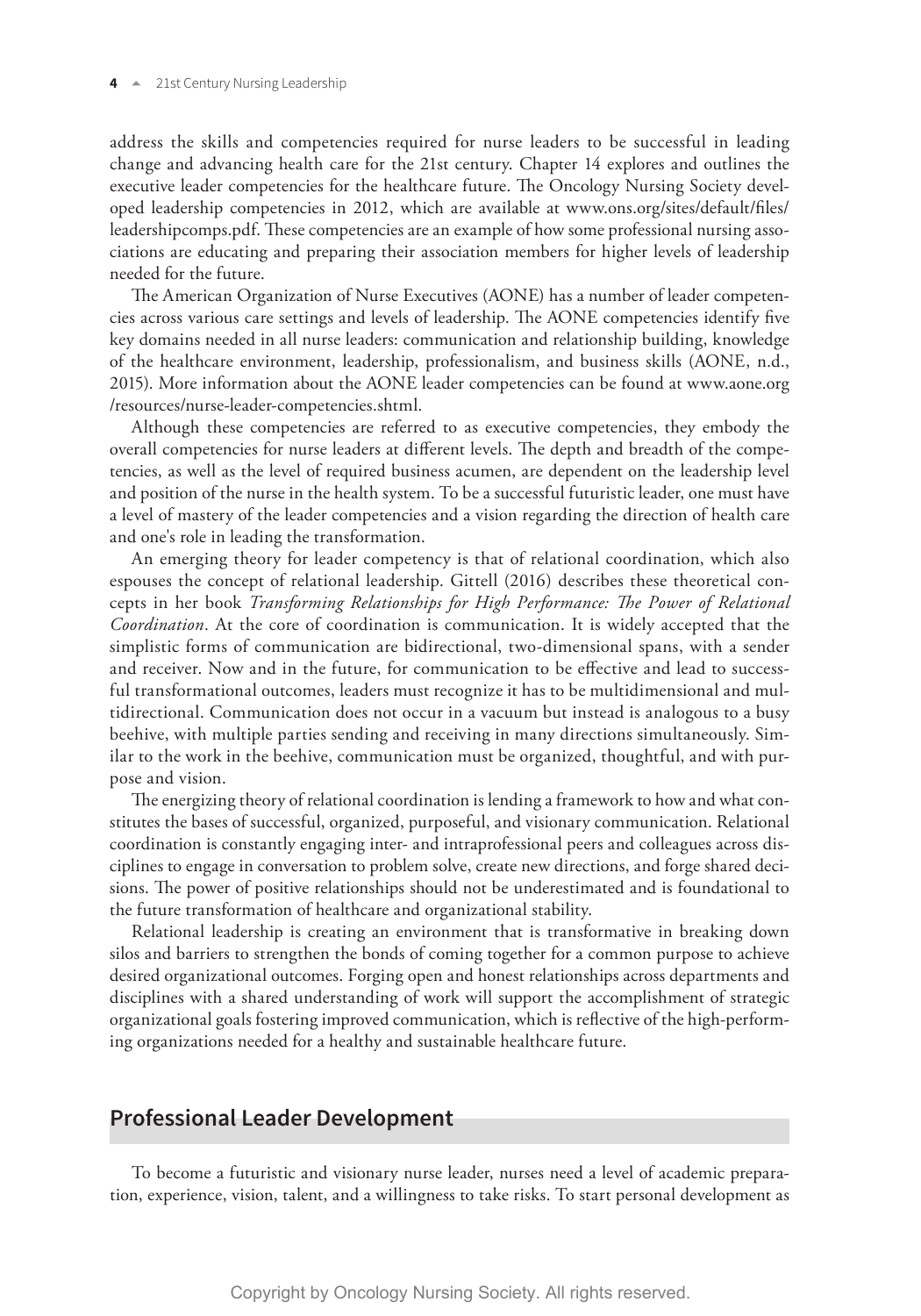a nurse leader, one should complete a self-assessment to reveal personal characteristics that can help guide decisions and actions about leadership style.

Kouzes and Posner (2012) identified the five practices of exemplary leadership: model the way; inspire a shared vision; challenge the process; enable others to act; and encourage the heart. Having the courage to act on one's vision does not mean being ruthless or heartless. Regardless of your preferred leadership style, you must develop a wide repertoire of decision-making approaches that allow you to be directive when seeking compliance and collaborative when seeking commitment.

As a leader with a vision for the future, learn to use the head (coupled with data, past experiences, and instinct) to make difficult decisions and to use the heart to implement them in ways that speak to the needs of those affected by the decision. No one style fits all people or all situations. Taking a tough, directive stance all the time will cause one to ultimately lose the trust and support of people as they begin to feel like victims and who may attempt to sabotage wellintentioned efforts. Conversely, always taking a conciliatory and "touchy-feely" style risks losing the very respect one seeks, as one risks being perceived as spineless or unable to handle tough decisions. It is a delicate balance. The challenge lies in knowing when to be tough-minded and firm and when to be a follower, negotiator, collaborator, and compromiser seeking guidance and input from others. It is easy to fall back on the familiar and comfortable personality or preferred leadership style. Although the transformational leadership style is one that most people strive to practice most often, in reality, a successful leader will use a combination of styles based on the situation. It takes courage to modify the approach in different situations and with different people to achieve the desired managerial outcomes.

Tap into the expertise and wisdom of other leaders and seek their counsel and mentorship and engage others in a process of shared leadership, where appropriate. This allows an opportunity to get commitment, or buy-in, from others and align a shared vision to support and lead change. Multiple contributors usually generate better ideas for implementation than a single leader can. One key to leading from the future is knowing how and when to engage others in creating the vision and sharing in the decision making.

Another of the five leader characteristics espoused by Kouzes and Posner (2012) is creation of a shared vision. How does one create a shared vision of the future and possibilities? This occurs in two parts: (a) imagining the future by looking forward based on lessons from the past and an informed environmental scan (i.e., having a vision of what could be and sharing it with others), and (b) enlisting others by developing a shared sense of destiny in what the future can hold (i.e., appealing to the shared aspirations of others and giving life to the vision and dream). As a futuristic leader, it is important to seize authority and apply leader strengths. *Authority* means to influence that which commands respect and confidence ("Authority," n.d.). Believe in yourself and approach your dreams with authority. This includes conquering personal and professional doubts and fears. Dare to make a difference and take a risk.

### **Leading From an Emerging Future**

In their book *Leading From the Emerging Future*, Scharmer and Kaufer (2013) cited two modes of learning: (a) learning from the past and (b) learning from the emerging future. Scharmer and Kaufer proposed that the single most important leader capacity is "the ability to shift from reacting against the past to leaning into and presencing an emerging future" (p. 3), which requires one to suspend personal judgments, redirect attention, let go of the past, lean into the future, and let it come.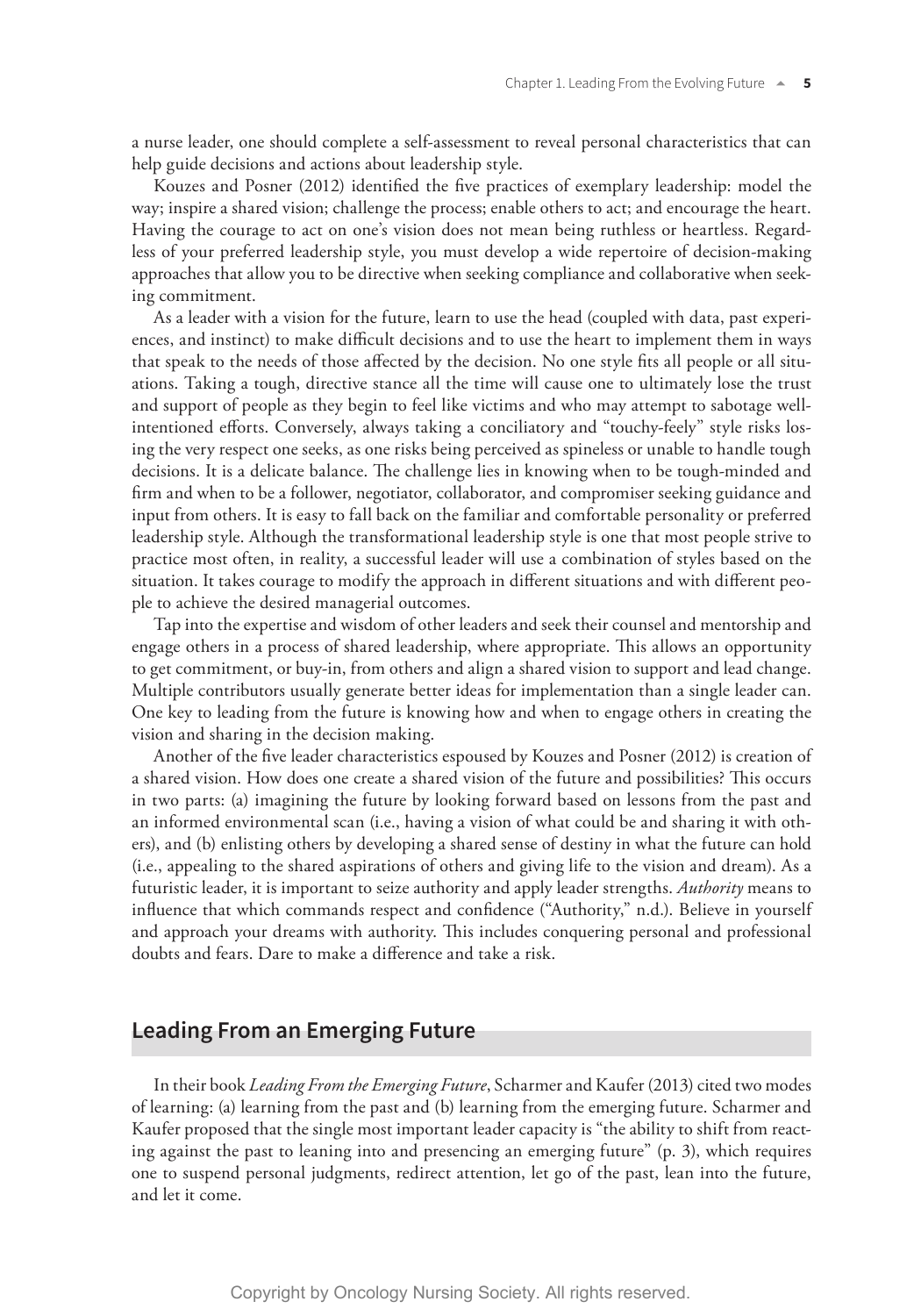Leading from the future requires risk taking—stepping out into the unknown, but not blindly. Scharmer and Kaufer espoused that three *deep learning cycles* are at play in visioning an emerging future (see Figure 1-1). Leaders draw on data from the past and present when making decisions about the future.

As you prepare to gaze into the looking glass of the future, take time to pause and be thoughtful and reflective as you take in all the data elements from the past and present. As the predictions and forecasting take shape, you have the assurance in knowing that the predictive models of the future you desire to create were based on best data and experiences.

The deep learning cycles are based on the concept of *consciousness-based* thoughts and behaviors. Nurse leaders are engaged in visioning and preparing for an emerging healthcare future. What will this future hold? What are the resource needs for that future? What will the patient and family needs be in the emerging healthcare future? Thinking will need to be at a level higher than where we currently stand. Do you have the courage to transcend the mind, heart, and will to transform the future? Infinitely more questions exist that can only be explored and answered by you as a leader. However, take caution not to try to define the answers on your own. The emerging future in health care requires collaboration and partnership with an interprofessional team. The collective wisdom and vision will be necessary to prepare and lead from the healthcare emerging future. The metaphor of "thinking outside of the box" has been used in the past to encourage transcendent thinking. Conscious awareness of what is versus what could be will direct futuristic thinking and leadership. Reliable data also are required in the equation to lend credibility to the leader's visioning process.

#### **Planning With a Purpose**

Visioning and planning without a defined purpose is like dreaming in black and white when the future is in vivid color. Learning from the past to lead from the emerging future involves

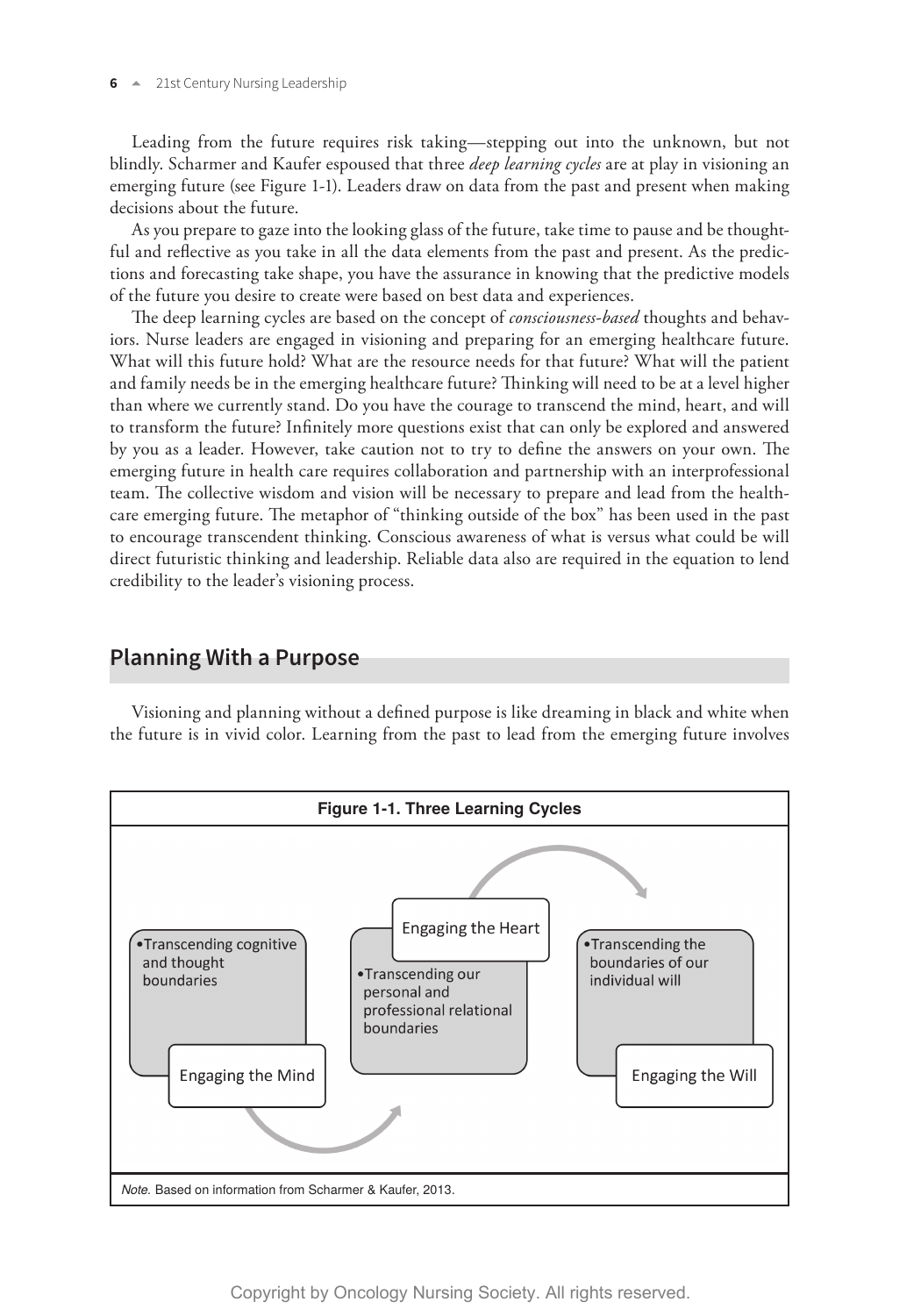transcending three boundaries: cognitive, relational, and personal will (Scharmer & Kaufer, 2013). According to this theory, emergence from these boundaries requires the leader to pause and take time to observe, reflect, and act (Scharmer & Kaufer, 2013). One can learn from the past while taking the time to observe the present. Pause and reflect on the current state while envisioning a better future.

To embrace the concept of leading from the future and act on your vision, you must plan with a purpose and be prepared to take a risk. Planning is not a solo act. The leader must have the support and engagement of the team. Identify partners with whom you can share your vision and gain their support to work with you in further shaping the vision and developing goals and tactics to actualize the vision. Listen to the collective wisdom of the team and watch as your vision gains more strength and takes form. Know that the development to a new vision for the future is an iterative process and not a one-and-done process. Dr. Anil Kumar Sinha (n.d.) said, "When a plan is given wings of action, it culminates into positive result."

#### **Summary**

Being a leader is not just about a title; it is about *influence* (Sanborn, 2006). Do not limit the leader that is inside you. Be an emerging leader to embrace the future and plan to be part of the leadership that will shape the future of health care. Create a shared vision of what the healthcare future can be and lead from your vision, placing high importance on the partnerships and relationships with your followers and those around you who can contribute to your success. The power of imagination and dreaming is a key factor in shaping possibility thinking. Imagination is the mind's ability to create a vision for what could be; it takes leadership to act on that vision and engage others to follow. This is your time—your time and your moment to step up and lead from that vision of the future; seize it now! Prepare for the unexpected while you expect the best. As Sam Walton, founder of Walmart stores, said, "High expectations are the key to everything" (Feather, 2004, p. 30).

## **References**

American Nurses Association. (2014, November 17). *National coalition launches effort to place 10,000 nurses on governing boards by 2020* [News release]. Retrieved from http://www.nursingworld.org/FunctionalMenuCategories /MediaResources/PressReleases/2014-PR/Effort-to-Place-Nurses-on-Governing-Boards.html

American Organization of Nurse Executives. (n.d.). Nurse leader competencies. Retrieved from http://www.aone.org /resources/nurse-leader-competencies.shtml

American Organization of Nurse Executives. (2015). *AONE nurse executive competencies.* Retrieved from http://www .aone.org/resources/nurse-leader-competencies.shtml.

Arkenberg, C. (2013). Future thinking isn't about the future, it's about the present. Retrieved from https://www.fastcoexist .com/2682713/future-thinking-isnt-about-the-future-its-about-the-present

Authority. (n.d.). In *Merriam-Webster's online dictionary* (11th ed.). Retrieved from https://www.merriam-webster .com/dictionary/authority

Feather, F. (2004). *Futuristic leadership A-Z*. Toronto, Canada: Motivated Publishing Ventures.

Gittell, J.H. (2016). *Transforming relationships for high performance: The power of relational coordination.* Stanford, CA: Stanford University Press.

Hall, J.N. (2013). *Futurlogics: A system of prospective thinking* (2nd ed.). West Jordan, UT: Self Teaching Publications.

Institute of Medicine. (2011). *The future of nursing: Leading change, advancing health.* Washington, DC: National Academies Press.

Kouzes, J.M., & Posner, B.Z. (2012). *The leadership challenge: How to make extraordinary things happen in organizations* (5th ed.). San Francisco, CA: Jossey-Bass.